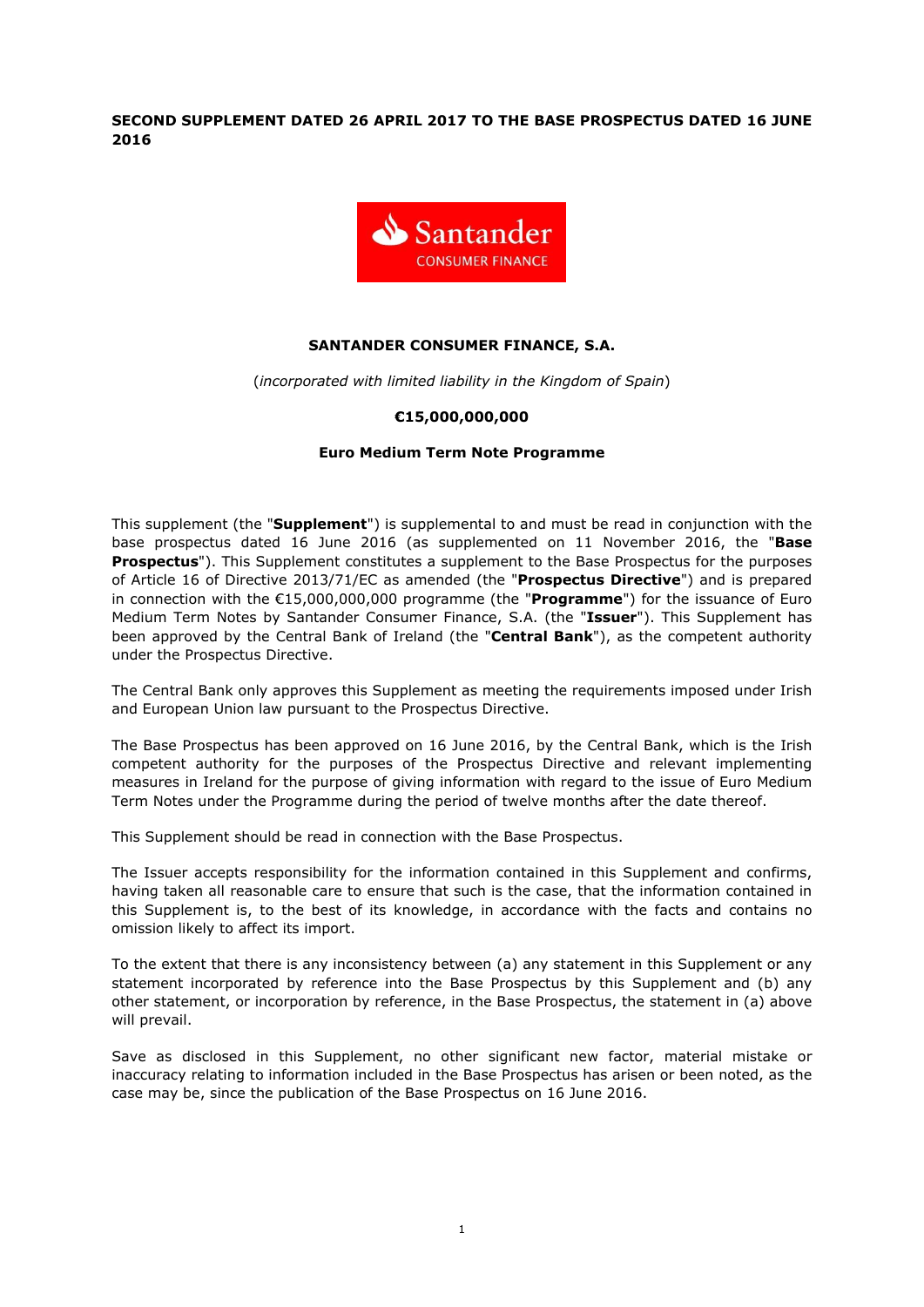# **AMENDMENTS OR ADDITIONS TO THE BASE PROSPECTUS**

With effect from the date of this Supplement the information appearing in, or incorporated by reference into, the Base Prospectus shall be amended and/or supplemented in the manner described below.

#### **SUMMARY**

-

In the Summary section, item B.12 (*Key Financial Information*) appearing on page 2 of the Base Prospectus shall be deleted and replaced in its entirety with the following:

| <b>B.12</b> | <b>Key Financial</b> | The Issuer and its subsidiaries - main financial indicators            |                                                                                                                                                                                                                                                                                 |                               |                   |
|-------------|----------------------|------------------------------------------------------------------------|---------------------------------------------------------------------------------------------------------------------------------------------------------------------------------------------------------------------------------------------------------------------------------|-------------------------------|-------------------|
|             | Information:         |                                                                        | As at and for the year ended:                                                                                                                                                                                                                                                   |                               |                   |
|             |                      |                                                                        | 31<br><b>December</b><br>2016                                                                                                                                                                                                                                                   | 31<br><b>December</b><br>2015 | Variation         |
|             |                      | <b>Consolidated Balance sheet</b>                                      | (audited)                                                                                                                                                                                                                                                                       | (audited)                     | (%)               |
|             |                      |                                                                        | (thousands of euro)                                                                                                                                                                                                                                                             |                               |                   |
|             |                      | Total assets<br>Loans and advances to                                  | 96,241,501                                                                                                                                                                                                                                                                      | 86,428,716                    | 11.35%            |
|             |                      | customers                                                              | 81,983,168                                                                                                                                                                                                                                                                      | 70,556,348                    | 16.20%            |
|             |                      | Shareholders' equity                                                   | 9,398,682                                                                                                                                                                                                                                                                       | 8,885,322                     | 5.78%             |
|             |                      | <b>Consolidated Income</b>                                             | 31<br><b>December</b><br>2016                                                                                                                                                                                                                                                   | 31<br><b>December</b><br>2015 | Variation         |
|             |                      | <b>Statements</b>                                                      | (audited)                                                                                                                                                                                                                                                                       | (audited)                     | (%)               |
|             |                      |                                                                        |                                                                                                                                                                                                                                                                                 | (thousands of euro)           |                   |
|             |                      | Profit before tax                                                      | 1,838,089                                                                                                                                                                                                                                                                       | 1,501,925                     | 22.38%            |
|             |                      | Consolidated Profit for the year.<br>Profit attributable to the Parent | 1,223,535<br>1,055,253                                                                                                                                                                                                                                                          | 1,170,775<br>1,059,788        | 4.51%<br>$-0.43%$ |
|             |                      | Consumer Group since 31 December 2016 <sup>1</sup> .                   | There has been no material adverse change in the prospects of the<br>Issuer and/or the companies whose accounts are consolidated with<br>those of the Issuer (the "Consumer Group") nor any significant<br>change in the financial or trading position of the Issuer and/or the |                               |                   |

## **INFORMATION INCORPORATED BY REFERENCE**

An English language translation of the audited consolidated financial statements of the Issuer for the year ended 31 December 2016, together with the auditors' report thereon have been filed with the Central Bank of Ireland and the Irish Stock Exchange.

The table below sets out relevant page references for the English language balance sheet, income statement, cash-flow statement, explanatory notes and auditors' report of the Issuer for the year ended 31 December 2016 (the "**2016 Consolidated Financial Statements**"):

<sup>&</sup>lt;sup>1</sup> Item B.12 has been updated as a result of publication of the 2016 Consolidated Financial Statements by way of this Supplement dated the 26 April 2017.